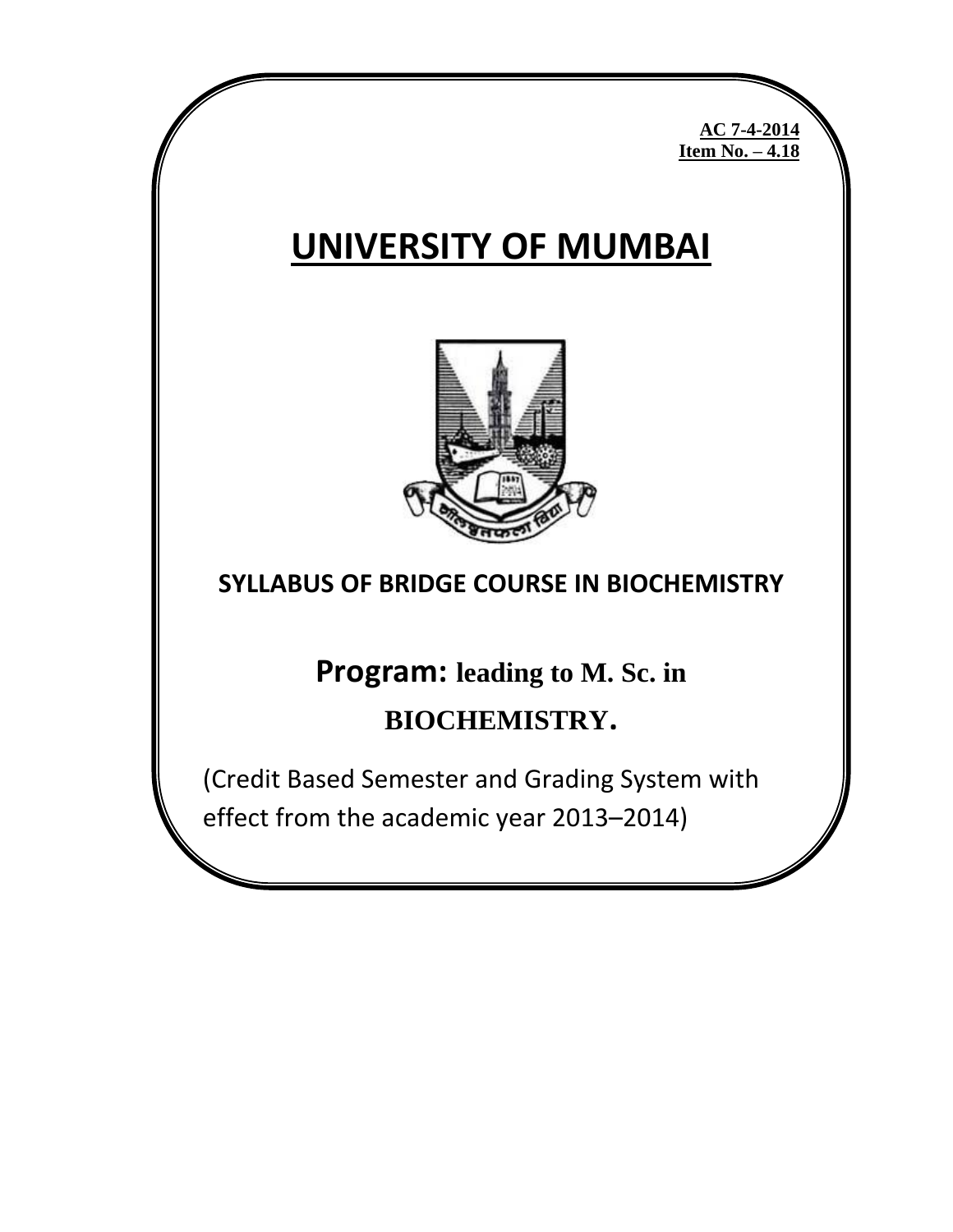## **PREAMBLE**

The B.Sc. (UG) and M.Sc. (PG) syllabi of university of Mumbai in the subject of Biochemistry are very competitive at State, National and International levels, and include basic as well as highly advanced current topics.

Students from many other Indian Universities aspire to pursue M.Sc. degree of Mumbai University in Biochemistry on the basis of their B.Sc. degree in Biochemistry or other subjects in Biological Sciences viz. Botany, Zoology, Micro-biology, Life Sciences and Biotechnology. However, it has been noted that the syllabi in Biochemistry studied by students from other Indian Universities may not be equivalent to the course contents of UG and PG syllabi in Biochemistry of Mumbai University. Such students may feel handicapped and disadvantaged to study the advanced contents of our UG and PG courses in Biochemistry. Further, such students may not be granted eligibility by our University to enroll for M.Sc. degree in Biochemistry.

With a view to helping such students, university of Mumbai has taken a pragmatic, proactive and progressive step to recommend **"Bridge Course"** for meritorious students from other Indian Universities. These students will be given **"Provisional Eligibility"** to enroll for M.Sc. degree of Mumbai University in Biochemistry. They will study the **"Bridge Course"** to upgrade their basic training in Biochemistry, They will study the "Bridge Course" to upgrade their basic training in Biochemistry parallely alongwith Sem I to SemVl for M.Sc. degree.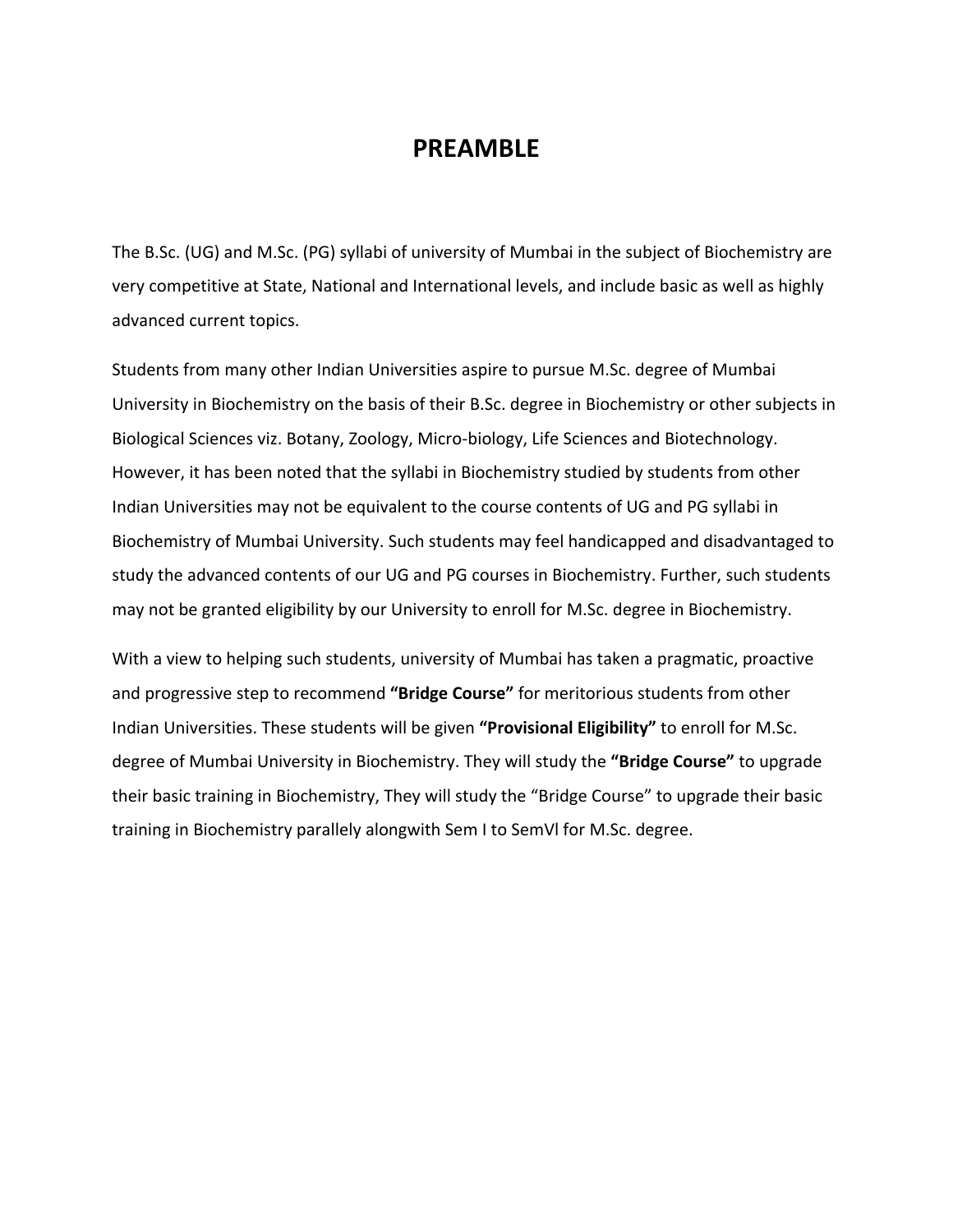# **OBJECTIVES**

- 01) To bridge the gap between the course contents of syllabi in Biochemistry of Mumbai University and other Indian Universities.
- 02) To impart minimum basic training in Biochemistry to UG students from other universities.
- 03) To bring such students on par and equivalence with our UG students.
- 04) To strengthen the base of such students in basic and fundamentals of Biochemistry.
- 05) To train such students to become competitive with our PG students.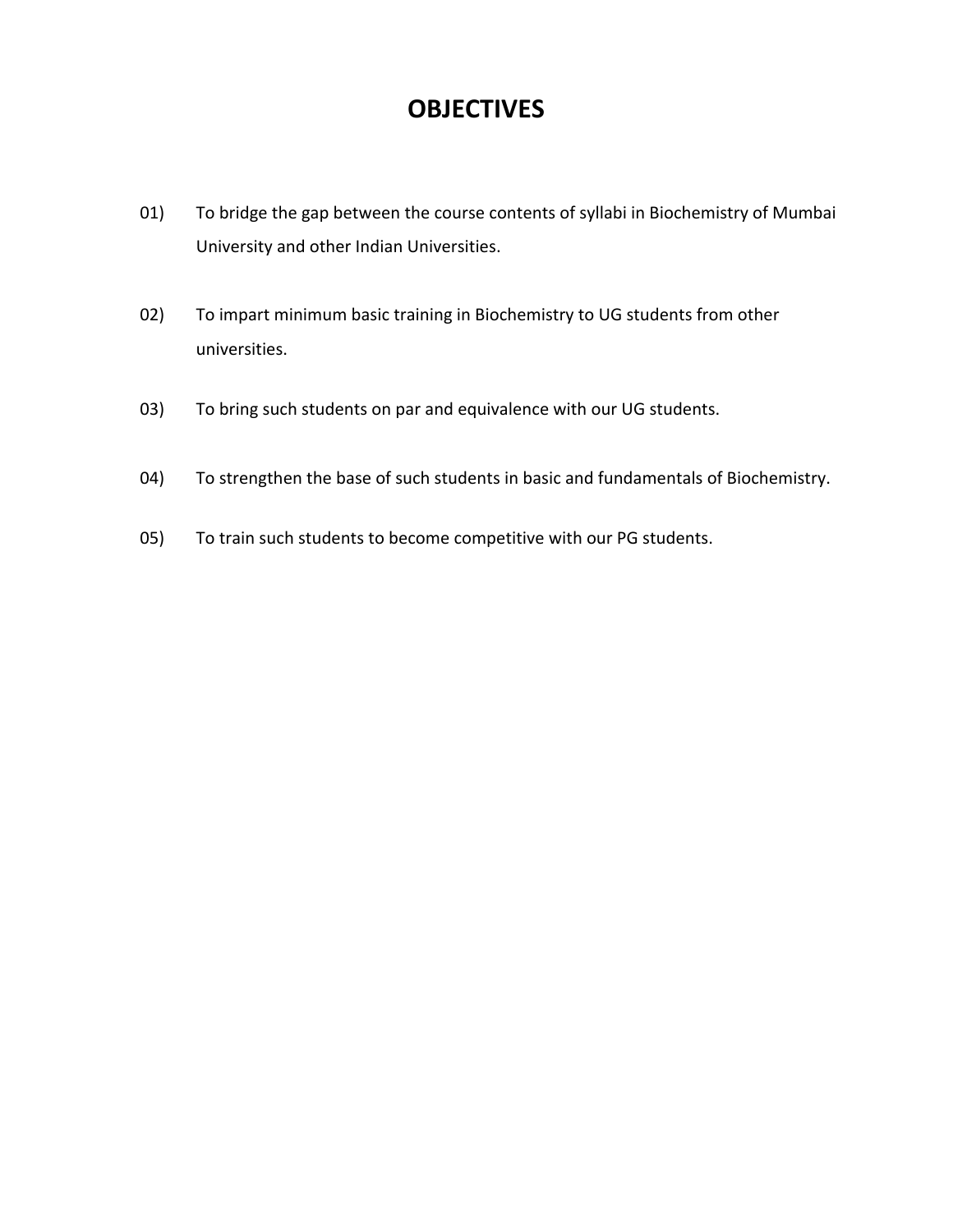# **The Number of Modules, Course Code Number, Marks assigned and Credits**

# **earned for "Bridge Course" in Biochemistry.**

| Module No.                     | Unit                     | Tile (Module & Unit)                                                       | <b>Marks</b> |     |              | <b>Credits</b> |
|--------------------------------|--------------------------|----------------------------------------------------------------------------|--------------|-----|--------------|----------------|
|                                |                          |                                                                            | <b>TE</b>    | IE  | <b>Total</b> |                |
| PSBRBCH 001                    |                          | <b>Chemistry &amp; Function of</b><br><b>Macromolecules</b>                | 60           | 40  | 100          | 03             |
|                                | $\mathsf{I}$             | Carbohydrate Chemistry                                                     |              |     |              |                |
|                                | $\mathbf{I}$             | <b>Chemistry Lipids</b>                                                    |              |     |              |                |
|                                | III                      | Chemistry of Proteins &<br>Enzymes                                         |              |     |              |                |
|                                | IV                       | Nucleic Acid Chemistry                                                     |              |     |              |                |
| PSBRBCH 002                    |                          | <b>Biophysical Chemistry</b><br>and Instrumentation                        | 60           | 40  | 100          | 03             |
|                                | L                        | <b>Centrifugation Techniques</b>                                           |              |     |              |                |
|                                | $\mathbf{I}$             | Chromatographic<br>Techniques                                              |              |     |              |                |
|                                | $\mathbf{III}$           | Electrophoretic<br>Techniques                                              |              |     |              |                |
|                                | IV                       | Spectroscopic Techniques                                                   |              |     |              |                |
| PSBRBCH 003                    |                          | <b>Concepts in Metabolism</b>                                              | 60           | 40  | 1000         | 03             |
|                                |                          | Carbohydrate Metabolism                                                    |              |     |              |                |
|                                | $\mathbf{I}$             | Protein Metabolism                                                         |              |     |              |                |
|                                | III                      | Lipid Metabolism                                                           |              |     |              |                |
|                                | IV                       | Nucleic Acid Metabolism                                                    |              |     |              |                |
| PSBRBCH 004                    |                          | <b>Advanced Concepts in</b><br><b>Biochemistry</b>                         | 60           | 40  | 100          | 03             |
|                                | $\overline{\phantom{a}}$ | <b>Recombinant DNA</b><br>Technology                                       |              |     |              |                |
|                                | $\mathbf{I}$             | Immunology                                                                 |              |     |              |                |
|                                | III                      | Industrial Biotechnology                                                   |              |     |              |                |
|                                | IV                       | Biostatistics,<br><b>Bioinformatics and</b><br><b>Research Methodology</b> |              |     |              |                |
|                                |                          | <b>TOTAL</b>                                                               | 240          | 160 | 400          | 12             |
| <b>TE = Theory Examination</b> |                          | <b>IE= Internal Evaluation</b>                                             |              |     |              |                |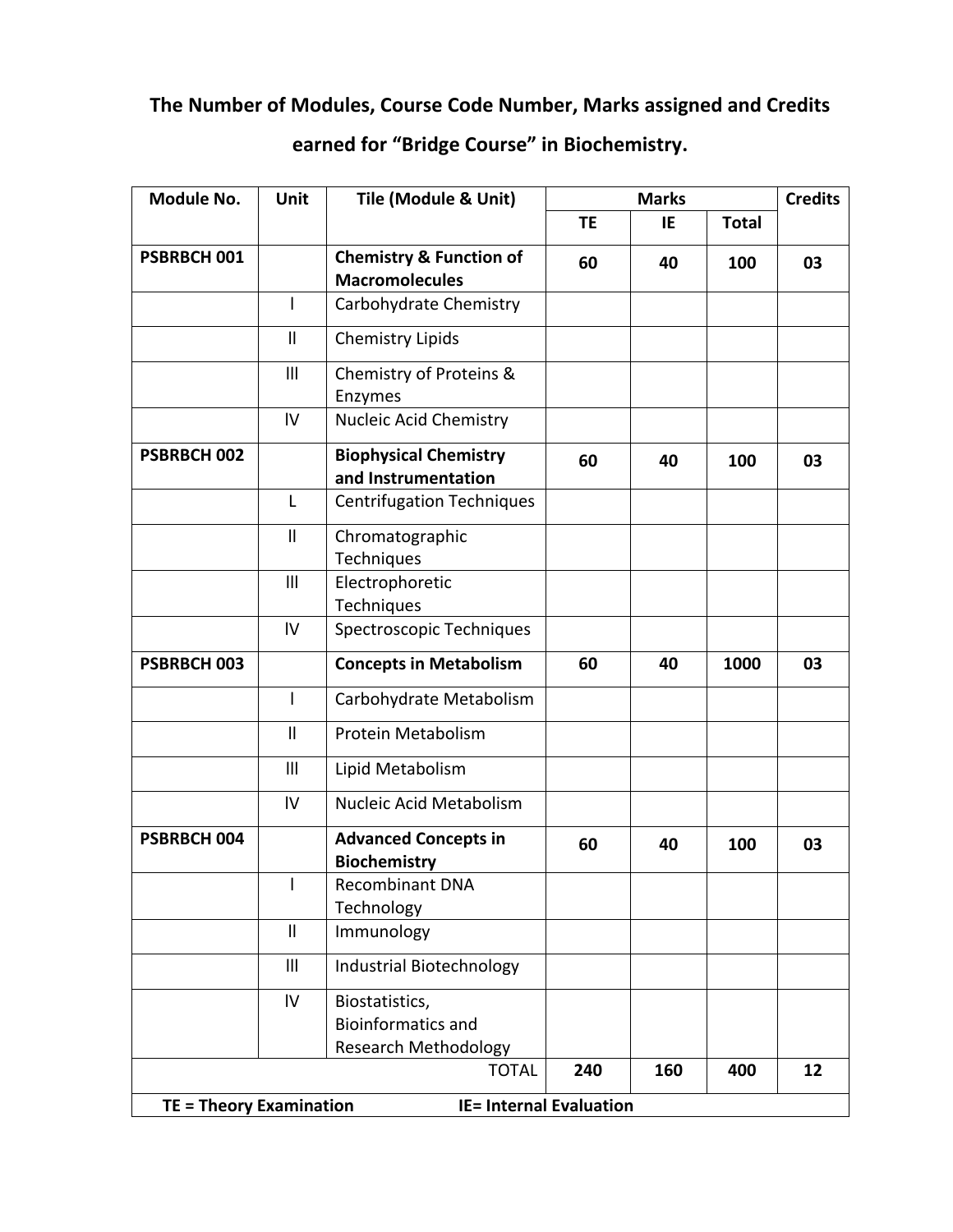# **Biochemistry bridge course Syllabus Credit based and Grading system To be implemented from the academic year 2014-2015**

| <b>Course Code</b>    | <b>UNIT</b>  | <b>TOPIC HEADINGS</b>                                                                                                                                                                                                                                                                                                                                                                                                                                                                                                                                                                         | L/<br>Week |
|-----------------------|--------------|-----------------------------------------------------------------------------------------------------------------------------------------------------------------------------------------------------------------------------------------------------------------------------------------------------------------------------------------------------------------------------------------------------------------------------------------------------------------------------------------------------------------------------------------------------------------------------------------------|------------|
|                       |              |                                                                                                                                                                                                                                                                                                                                                                                                                                                                                                                                                                                               |            |
| <b>PSBRBCH</b><br>001 | $\mathbf I$  | <b>1.1Carbohydrate Chemistry</b><br><b>1.1.1</b> General Functions, Classifications<br>Structure of Glucose-features and<br><b>Haworth Projection</b><br>1.1.2Stereoisomers, chemical reactions<br>of monosaccharide, oxidation,<br>reduction, action of alkali, strong acid,<br>osazones formation<br>Derivatives of monosaccharide -<br>Phosphoric acid esters, amino sugars,<br>de-oxysugars and sugar alcohols.<br>1.1.3Polysaccharides-structure and<br>functions<br>Homopolysaccharides-starch, glucagon,<br>cellulose, insulin, chitin<br>Heteropolysaccharides-<br>Glycosamineglycans | 15         |
|                       | $\mathbf{I}$ | 2.1 Chemistry of Lipids<br>2.1.1 Classification and general functions<br>of lipids<br>Fatty acids saturated and unsaturated,<br>clinical significance of PUFA<br>2.1.2Simple lipids, Triglycerides,<br>Cholesterol Chemistry, Different<br>forms of chgolesterol and their<br>significance, Rancidity of fat,<br>characterization of fat,<br>saponification number. Iodine                                                                                                                                                                                                                    | 15         |

# **Course Code PSBRBCH001**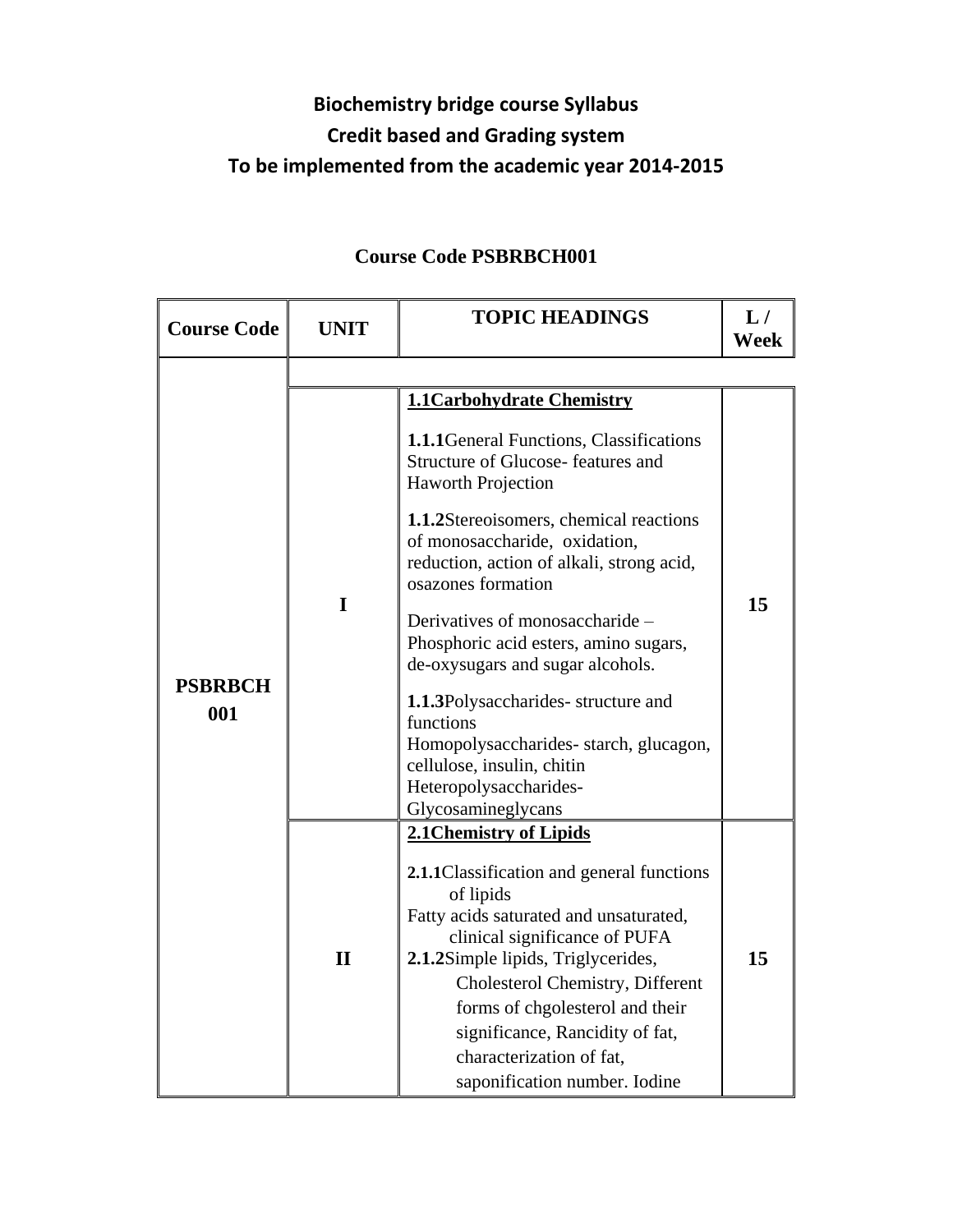|  |     | number, acid number, Polanski                                                                                                                                                                                                                                                                                                   |    |
|--|-----|---------------------------------------------------------------------------------------------------------------------------------------------------------------------------------------------------------------------------------------------------------------------------------------------------------------------------------|----|
|  |     | number, Reichertmeissi Number,                                                                                                                                                                                                                                                                                                  |    |
|  |     | <b>Acetyle Number</b>                                                                                                                                                                                                                                                                                                           |    |
|  |     | 2.1.3 Compound of lipid-                                                                                                                                                                                                                                                                                                        |    |
|  |     | Classification, functions,                                                                                                                                                                                                                                                                                                      |    |
|  |     | phospholipids, lipoproteins,                                                                                                                                                                                                                                                                                                    |    |
|  |     | Glycolipids, Sulpholipids,                                                                                                                                                                                                                                                                                                      |    |
|  |     | Amphiphatic nature of lipids-                                                                                                                                                                                                                                                                                                   |    |
|  |     | importance in membrane, micelle                                                                                                                                                                                                                                                                                                 |    |
|  |     | and liposome formation.                                                                                                                                                                                                                                                                                                         |    |
|  |     |                                                                                                                                                                                                                                                                                                                                 |    |
|  |     | 3.1 Chemistry of protein and enzymes                                                                                                                                                                                                                                                                                            |    |
|  |     | 3.1.1 Amino Acid- Classification,<br>isoelectric pH, pKa value, titration of<br>glycine, peptide bond formation                                                                                                                                                                                                                 |    |
|  |     | 3.1.2Protein classification, functions,<br>structural organization, denaturation of<br>protein, protein separation techniques,<br>slat precipitation, chromatography and<br>electrophoresis.                                                                                                                                    |    |
|  | III | 3.1.3Enzyme – Classification, active<br>site, energy of activation, specificity,<br>models of enzyme actions, lock and key<br>and indiced fit model and co-enzymes.                                                                                                                                                             | 15 |
|  |     | Factors affecting enzyme action                                                                                                                                                                                                                                                                                                 |    |
|  |     | MichaelisMenten (Km) and its<br>derivation                                                                                                                                                                                                                                                                                      |    |
|  |     | Enzyme inhibition in brief                                                                                                                                                                                                                                                                                                      |    |
|  |     | <b>4.1 Nucleic acid chemistry</b>                                                                                                                                                                                                                                                                                               |    |
|  | IV  | 4.1.1 Buidling units, nucleosides,<br>nucleotides,<br>structure of ATP and its significance<br>Structure and function-RNA type,<br>DNA as genetic material, DNA<br>replication, DNA polymerase<br>transcription<br>4.1.2 Characteristic of Genetic Code<br>Protein bio-synthesis and its inhibitor<br>4.1.3Mutation and repairs | 15 |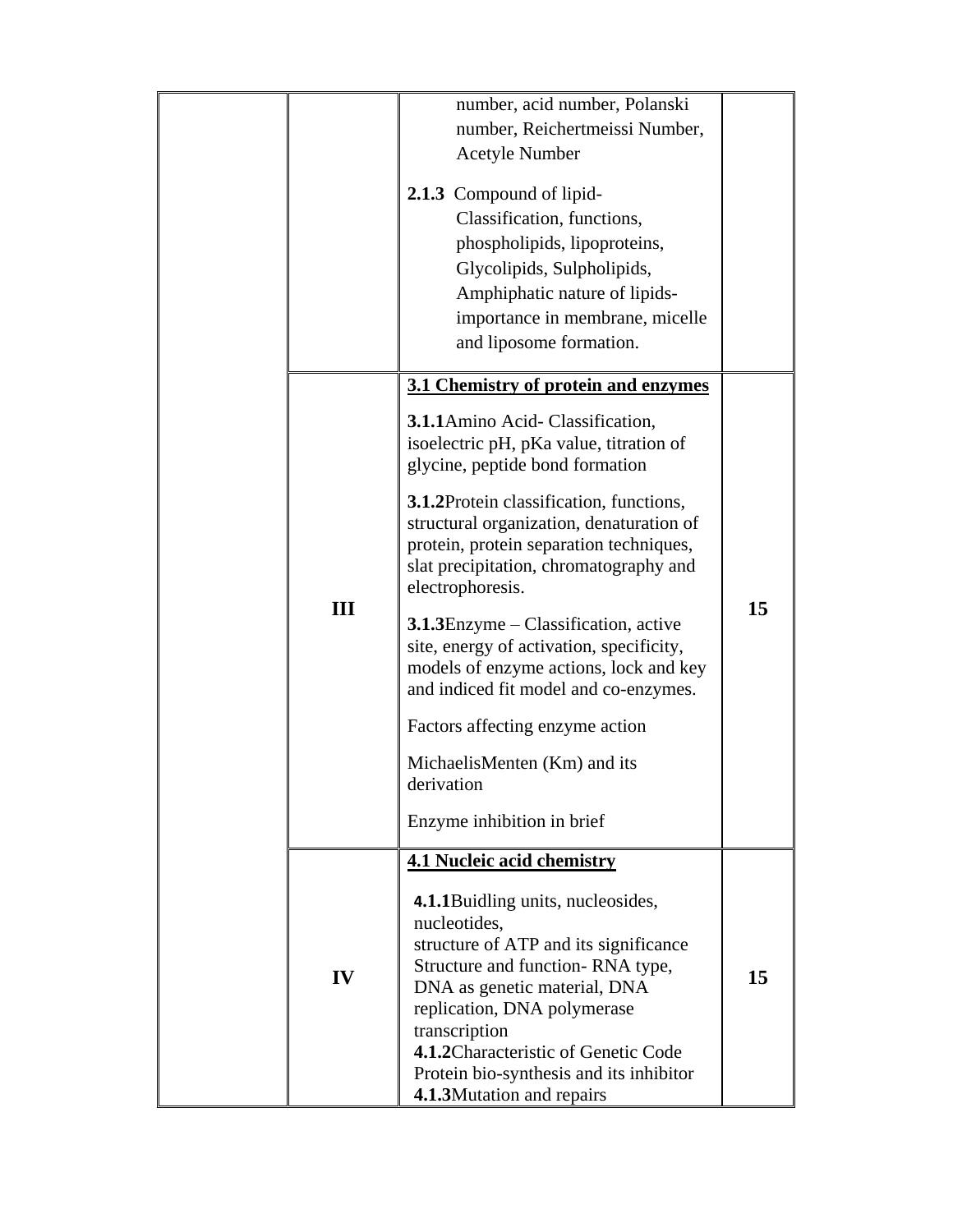|  | Regulation of Gene expression using<br>lac operon model |  |
|--|---------------------------------------------------------|--|
|  | Recombinant DNA technology and its                      |  |
|  | application                                             |  |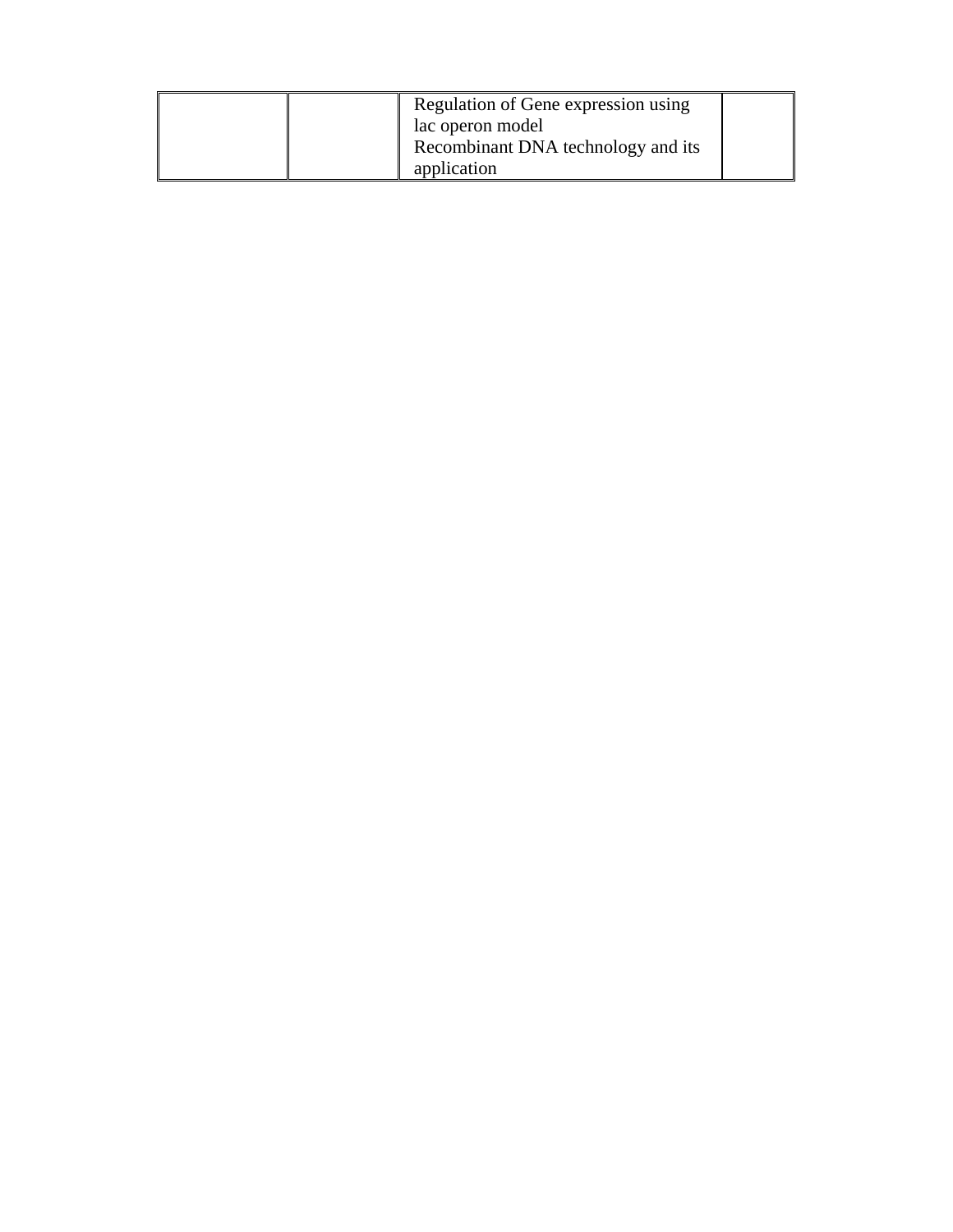| <b>Course Code</b>    | <b>UNIT</b>  | <b>TOPIC HEADINGS</b>                                                                                                                                                                                                                                                                                                                     | L / Week |
|-----------------------|--------------|-------------------------------------------------------------------------------------------------------------------------------------------------------------------------------------------------------------------------------------------------------------------------------------------------------------------------------------------|----------|
|                       |              |                                                                                                                                                                                                                                                                                                                                           |          |
|                       | I            | <b>1.1 Centrifugation techniques</b><br>1.1.1Principles<br>Preparative Centrifugation<br>Density Gradient Centrifugation<br>1.1.2 Preparative Centrifugation and<br>their uses<br>Rotor design and selection<br><b>1.1.3</b> Analysis of subcellular fractions<br>Analytical ultra-centrifugation-<br>Principles and applications         | 15       |
| <b>PSBRBCH</b><br>002 | $\mathbf{I}$ | 2.1 Chromatographic techniques<br>2.1.1 General Principles of<br>Chromatography<br>General Technique of Chromatography<br>2.1.2 Adsorption Chromatography<br><b>Partition Chromatography</b><br>Ion Exchange Chromatography<br>2.1.3 Exclusion Chromatography<br>Affinity chromatography<br><b>High Pressure Liquid</b><br>Chromatography | 15       |
|                       | Ш            | 3.1 Electrophoretic techniques<br>3.1.1Introduction<br>Factors affecting Rate of Migration<br>3.1.2 General Techniques<br>3.1.3 Specific Techniques-High<br>Voltage Electrophoresis,<br>Discontinuous electrophoresis<br>Isotachophoresis, Isoelectric<br>focussing                                                                       | 15       |
|                       | IV           | 4.1 Spectroscopic techniques<br>4.1.1 Basic Principles<br>Visible and ultraviolet spectrometry<br>Spectrophotometry<br>4.1.2Infrared Spectrophotometry<br><b>Flame Spectrophotometry</b><br>Electron spin resonance<br>Spectrophotometry<br>4.1.3 Nuclear Magnetic Resonance<br>Spectrophotometry<br>Mass spectrophotometry               | 15       |

## **Course Code BRCBCH002**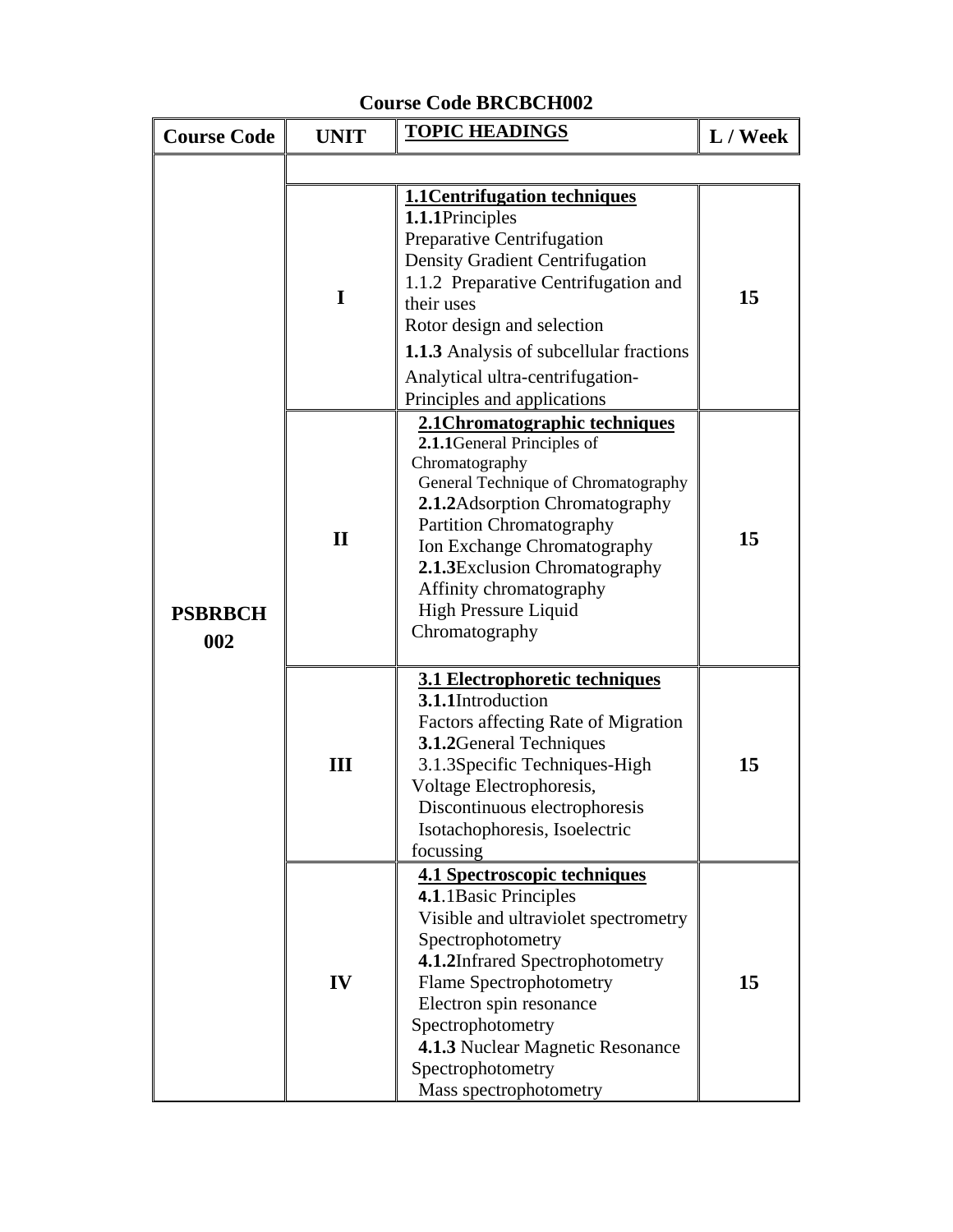|  | <b>Tabular Summary of Spectroscopic</b> |  |
|--|-----------------------------------------|--|
|  | <b>Techniques</b>                       |  |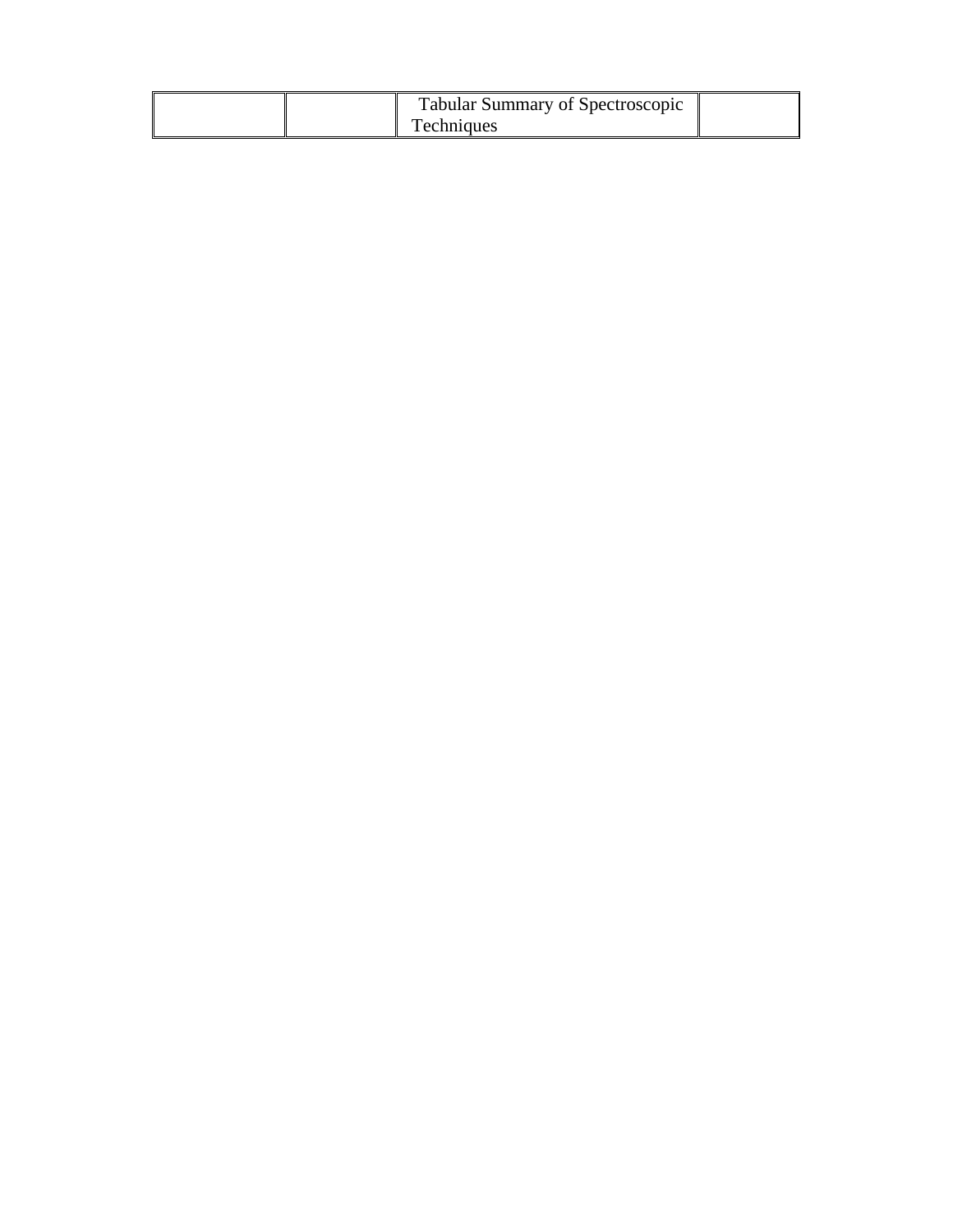| Course<br>Code        | <b>UNIT</b>  | <b>TOPIC HEADINGS</b>                                                                                                                                                                                                                                                                                                                                                                                                                                                                                                                                                                                                                                                                                                                                                    | L / Week |
|-----------------------|--------------|--------------------------------------------------------------------------------------------------------------------------------------------------------------------------------------------------------------------------------------------------------------------------------------------------------------------------------------------------------------------------------------------------------------------------------------------------------------------------------------------------------------------------------------------------------------------------------------------------------------------------------------------------------------------------------------------------------------------------------------------------------------------------|----------|
|                       |              |                                                                                                                                                                                                                                                                                                                                                                                                                                                                                                                                                                                                                                                                                                                                                                          |          |
| <b>PSBRBCH</b><br>003 | I            | 1.1 Carbohydrate Metabolism<br><b>1.1.1</b> Digestion and absorption<br>of<br>Carbohydrates.<br>Synthesis<br>breakdown<br>and<br>of<br>Glycogen<br>Glycolysis: Reaction, Regulation,<br>Importance, Significance of Lactate<br>Production, Special features<br>of<br>Glycolysis in RBCs.<br>1.1.2<br><b>Blood</b><br>Glucose-<br>Sources,<br>Regulation of Blood Levels, Diabetes<br>Mellitus. Electron Transport Chain:<br>Chemiosmotic<br>Organization,<br>Hypothesis,<br>Oxidative<br>phosphorylation, Pentose Phosphate<br>Pathway (HMP Shunt)<br><b>1.1.3</b> Oxidation of Pyruvate to<br>Acetyle-CoA: The tricarboxylic acid<br>Cycle Reaction, Energy Production,<br>Regulation and Significance –<br>Anaplerotic Reaction, The Glycoxilic<br><b>Acid Pathway</b> | 15       |
|                       | $\mathbf{I}$ | 2.1 Protein Metabolism<br>2.1.1Nitrogen Fixation, Nitrification,<br>Utilization of Nitrate, Digestion and<br>Absorption of Protein<br>2.1.2Deamination, transamination,<br>decarboxylation and amino acids,<br>Fate of ammonia and Urea Cycle.<br>2.1.3Metabolism of Phenylalanine<br>and Tyrosine and related inborn<br>errors. Amino acids as precursor for<br>synthesis of important biological<br>products                                                                                                                                                                                                                                                                                                                                                           | 15       |
|                       | III          | <b>3.1 Lipid Metabolism</b><br><b>3.1.1</b> Digestion and absorption of<br>lipids. Beta oxidation of fatty acids.<br>Oxidation of unsaturated fatty acids.<br>3.1.2Biosynthesis of saturated and<br>unsaturated fatty aciods. Role of HDL<br>and LDL. Formation of Ketone                                                                                                                                                                                                                                                                                                                                                                                                                                                                                                | 15       |

## **Course Code BRCBCH003**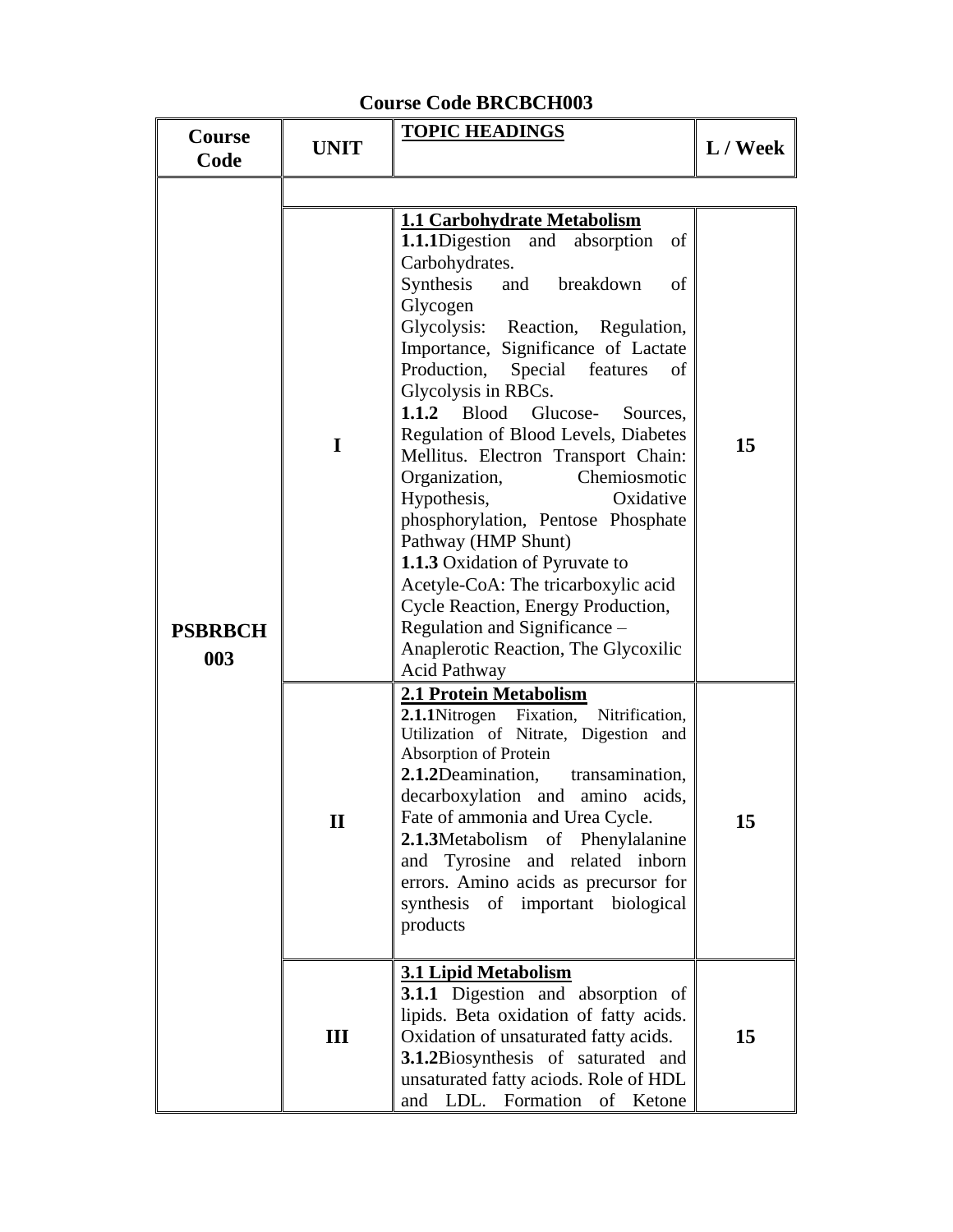|    | bodies.<br><b>3.1.3</b> Biosynthesis of Cholesterol.<br>Adipose tissue metabolism. Fatty<br>liver and atherosclerosis                                                                                                                                                                                                                                                                                                                   |    |
|----|-----------------------------------------------------------------------------------------------------------------------------------------------------------------------------------------------------------------------------------------------------------------------------------------------------------------------------------------------------------------------------------------------------------------------------------------|----|
| IV | <b>4.1 Nucleic Acid Metabolism</b><br>4.1.10 verview of Purine and<br>pyrimidine synthesis and their<br>degradation. Biologically important<br>free nucleotides, Gout.<br>4.1.2Vitamins A, d, E, K and<br>Thiamine, Niacin, Pyridoxine and<br>Vitamin C- Sources, active Forms,<br>Metabolic Role, Daily requirements,<br>Deficiency manifestations.<br>4.1.3 Mineral metabolism: Study of<br>Calcium, Phosphorus, Iron, and<br>Iodine. | 15 |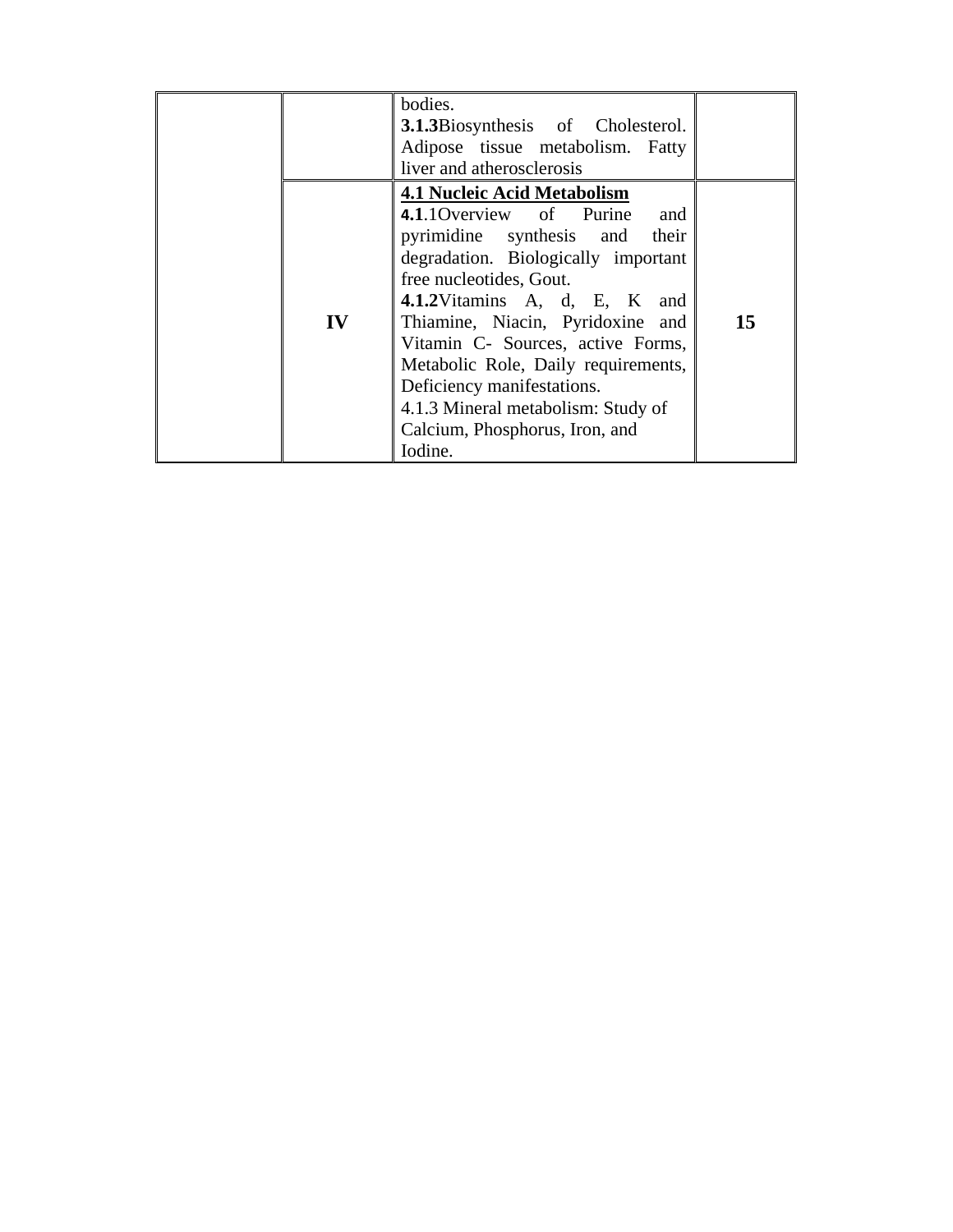## **Course Code BRCBCH004**

| <b>Course</b><br>Code | <b>UNIT</b>  | <b>TOPIC HEADINGS</b>                                                                                                                                                                                                                                                                                                                                                                                                                                                                                                                      | L/<br><b>Week</b> |
|-----------------------|--------------|--------------------------------------------------------------------------------------------------------------------------------------------------------------------------------------------------------------------------------------------------------------------------------------------------------------------------------------------------------------------------------------------------------------------------------------------------------------------------------------------------------------------------------------------|-------------------|
|                       |              |                                                                                                                                                                                                                                                                                                                                                                                                                                                                                                                                            |                   |
| <b>PSBRBCH</b><br>004 | $\mathbf I$  | <b>1.1 Recombinant DNA technology</b><br><b>1.1.1</b> Genetic Engineering: DMA Cloning,<br>Cloning Vectors, DNA Probes, DNA<br>amplification (PCR), Gene Library.<br>1.1.2 Applications of RNA Technology in<br>medicine (insulin) and agriculture (BT<br>Cotton)                                                                                                                                                                                                                                                                          | 15                |
|                       | $\mathbf{I}$ | 2.1 Immunology<br>2.1.1Definitions, Immunity, Antigen, antibody,<br>Hapten Types of Immunity<br>2.1.2 Cells and organs of immune system<br>2.1.3Immunoglobulins - Basic structure,<br>Class $&$ Sub-class – their structures and<br>functions.<br><b>2.1.4</b> Antigen-antibody reactions:<br>Precipitation and agglutination                                                                                                                                                                                                              | 15                |
|                       | Ш            | <b>3.1 Industrial Biotechnology</b><br><b>3.1.1</b> Fermentation Process: Basic<br>components of a typical fermenter, factors<br>affecting fermentation<br><b>3.1.2Plant Tissue Culture (PTC) and</b><br>Animal Tissue Culture (ATC), Totipotency,<br>Callus regeneration, Protoplast fusion,<br>applications of PTC and ATC<br>3.1.3Industrial production of Alcohol,<br>Acetic Acid and antibiotic.                                                                                                                                      | 15                |
|                       | IV           | <b>4.1 Biostatistics, Bioinformatics and</b><br><b>Research Methodology</b><br>41.1 Biostatistics: Analysis of Biological<br>data by measures of Central Tendency and<br>measures of dispersion.<br>4.1.2Bioinformatics: Definitions of<br>Genomics & Proteomics, Database and<br>Sequence Analysis tools, Applications of<br><b>Bio-informatics</b><br>4.1.3 What is Research? Research Design,<br><b>Research Communication (How to Write</b><br>research Paper), Funding agencies for<br>Research, How to prepare research<br>proposal. | 15                |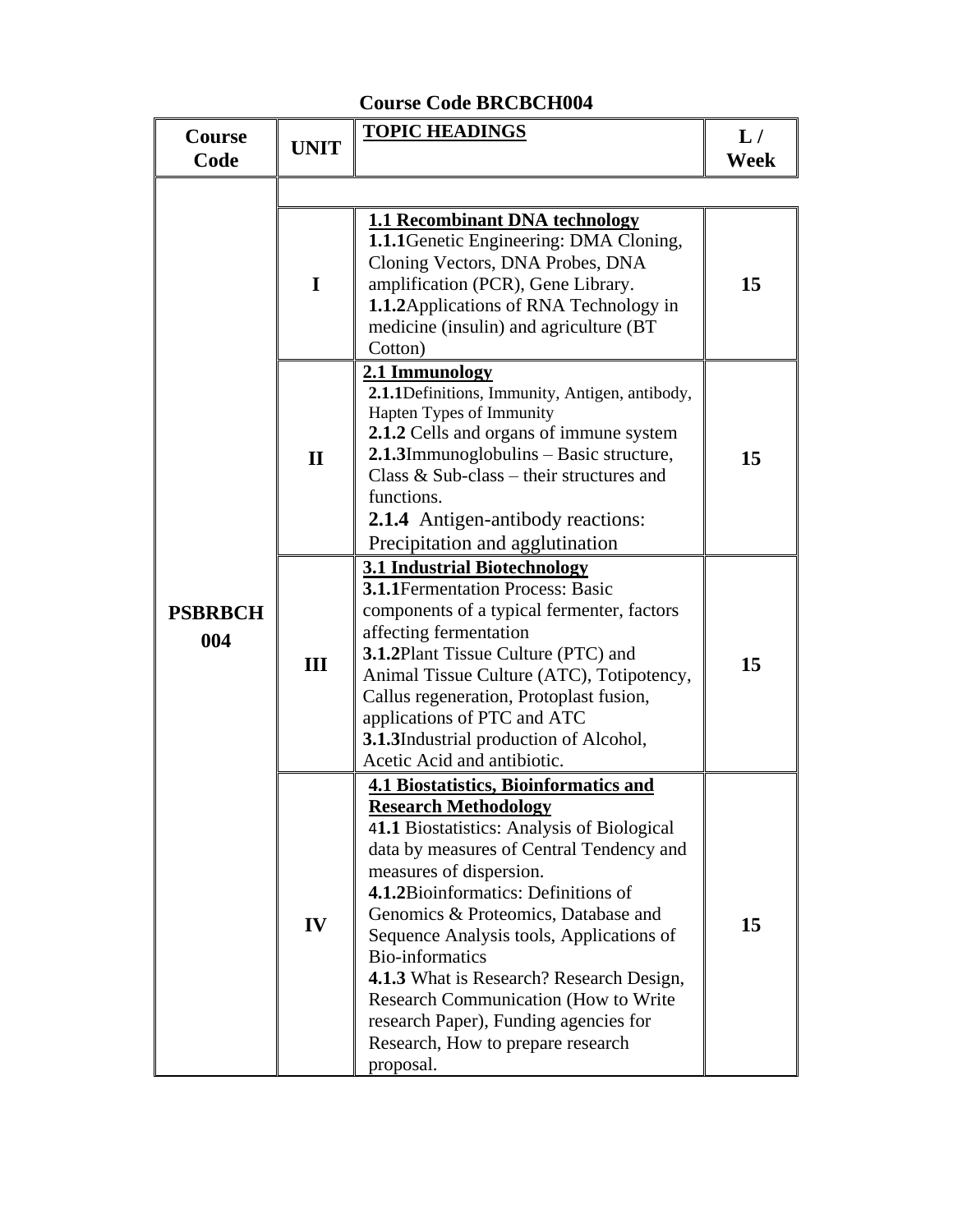# **Scheme for Implementation of "Bridge Course" in Biochemistry (BRC in Biochem):-**

- 01) BRC in Biochemistry will consist of 04 Modules namely BRC BCH 001/002/003/004; each carrying 100 Marks and 03 Credits.
- 02) BRC in Biochem will have a total of 400 Marks and 12 Credits
- 03) Each module of 100 Marks will contain 60 marks for Theory Paper and 40 marks for internal evaluation.
- 04) Students, enrolled for MSc-Part I in Biochemistry with "Provisional Eligibility", shall complete Modules 001 and 002 by the end of Sem l and Semll, such students shall have to complete the relevant module(s) by the end of Sem l or Sem V.
- 05) In case of failure in any one or more of the modules in Sem l and/ or Semll, such students shall have to complete the relevant modules (s) by the end of Semlll or SemlV
- 06) If any student fails to complete any one or more moldules by the end of Sem III then student shall be permitted to appear for sem IV University examination .However, the final result of such student shall be held **"in reseved" ,**till he/she completes all 04 modules by the end of sem IV or there after
- 07) Teaching of BRC in Biochemistry will be conducted in the respective colleges through contact hours for lectures and/ or self-study by students, as per the convenience of the Biochemistry Dept. and its staff.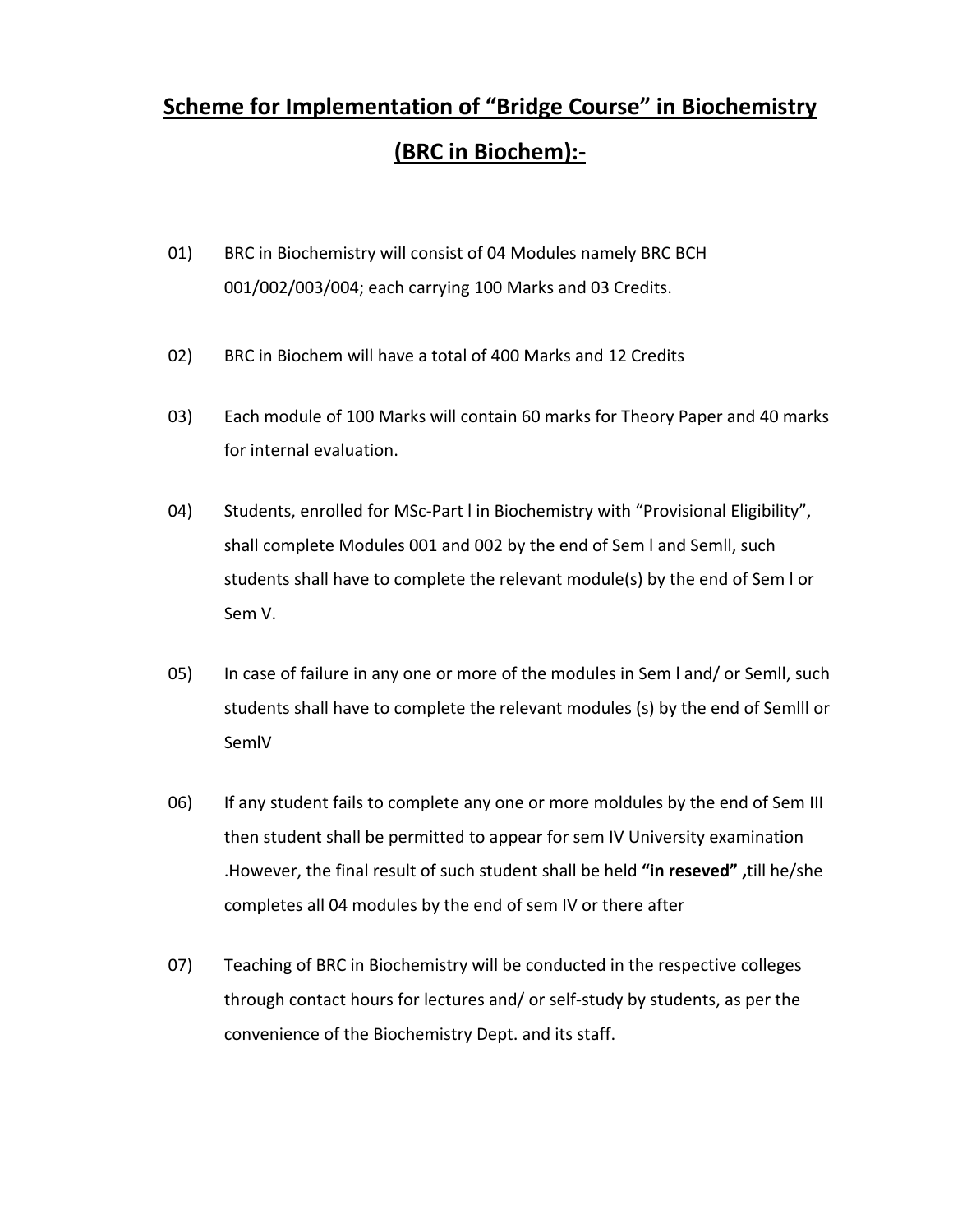# **Scheme for Examination for BRC in Biochemistry :-**

### **I) General Instructions:-**

- 01) 04 Modules of BRC in Biochem shall carry a total of 400 Marks comprising 240 Marks in theory papers and 160 Marks in Internal Evaluation.
- 02) Examination of BRC in Biochemistry (Theory Papers and Internal Evaluation) shall be conducted by the Dept. of Biochemistry of respective colleges.
- 03) Paper-setting, evaluation and declaration of results will be entrusted entirely internally to the Dept. of Biochemistry of respective college.
- 04) The result of the Bridge Course at the end of the given semester shall be communicated to the Controller of Examinations, PG Section and Eligibility Section by the College Principal/ Head of the Institution.
- 05) The Principal/ Head of the Institution shall issue the **"Certificate of Qualifying in Bridge Course"** to the successful candidates with copies of the same forwarded to controller of examinations, PG Section and Eligibility Section.

### **II) Scheme for Theory Examination (TE)**

- 01) Theory Examinations under each Module shall carry 60 Marks.
- 02) Duration of Theory examination shall be of 2 %Hours.
- 03) Each Theory Paper shall consist of 05 Questions of 12 Marks each, based on respective units as follows:-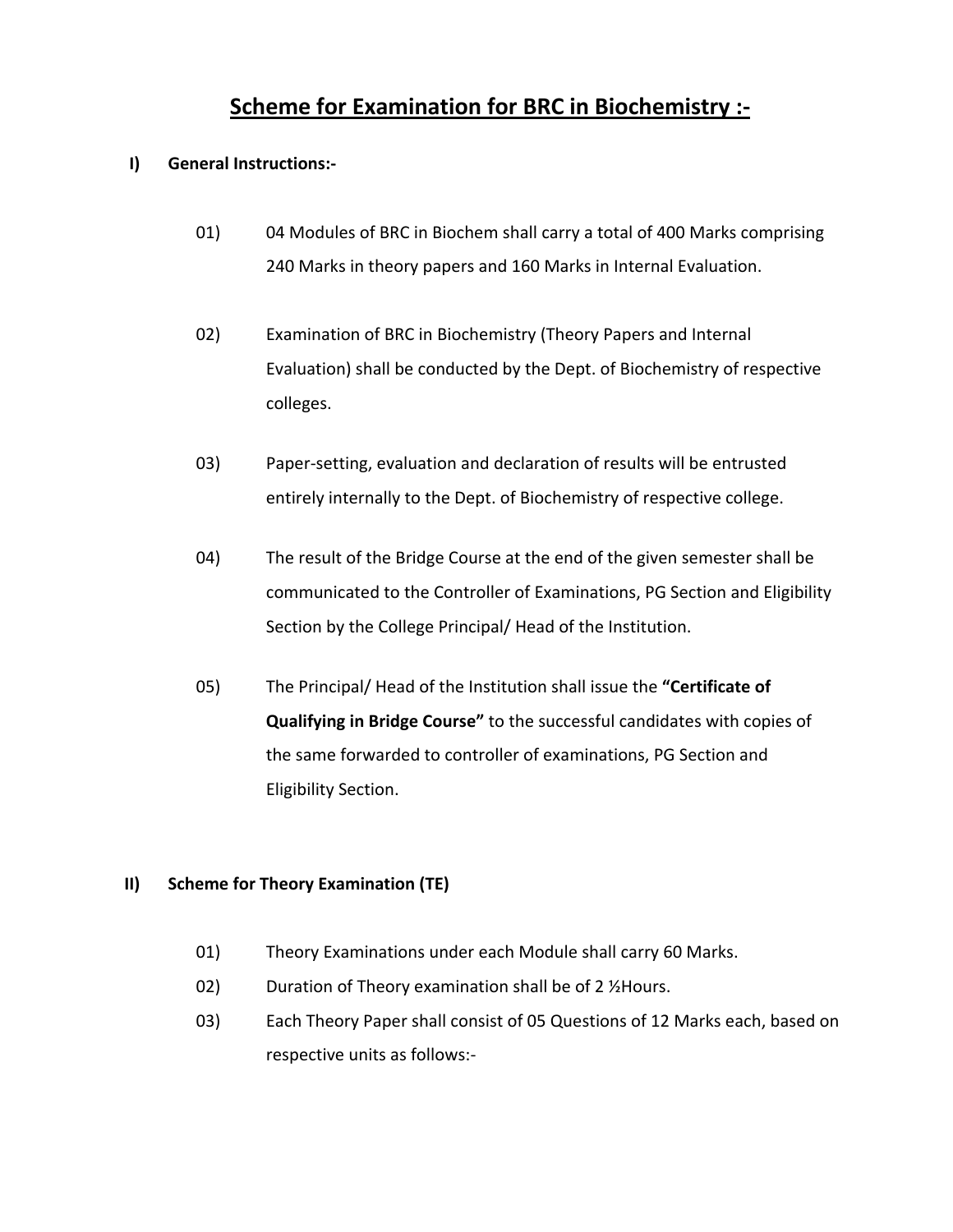| Q. No. | Unit No(s)                        |
|--------|-----------------------------------|
|        | Based on Unit I                   |
| Н      | Based on Unit II                  |
| Ш      | <b>Based on Unit III</b>          |
| IV     | Based on Unit IV                  |
| v      | Based on Unit $I + II + III + IV$ |

04) There shall be 100% internal option in each question.

05) Depending on the topic included in each unit, the sub-questions may be asked in different combination of marks such as (6+6), (4+4+4), (3+3+3+3) and (2+5+5) with 100% internal option for each sub-question.

06) Paper – setting of all 04 theory papers under 04 modules will be done by the Head of the Dept. of Biochemistry in respective colleges with the help of his or her colleagues.

07) The schedule of theory examination (Time Table) and results (Marks of TE & IE) shall be communicated to the Controller of Examination- PG Section and Eligibility Section by the respective Head of the Department . / Head of the Institution.

08) The records and documents pertaining to the above (including copies of Theory Papers, Answer Papers, Details of IE) shall be maintained by the Dept. of Biochemistry till the student clears all 4 modules under Bridge Course.

09) Under any circumstances, there shall be "No RE-EVALUATION" for TE and/ or IE.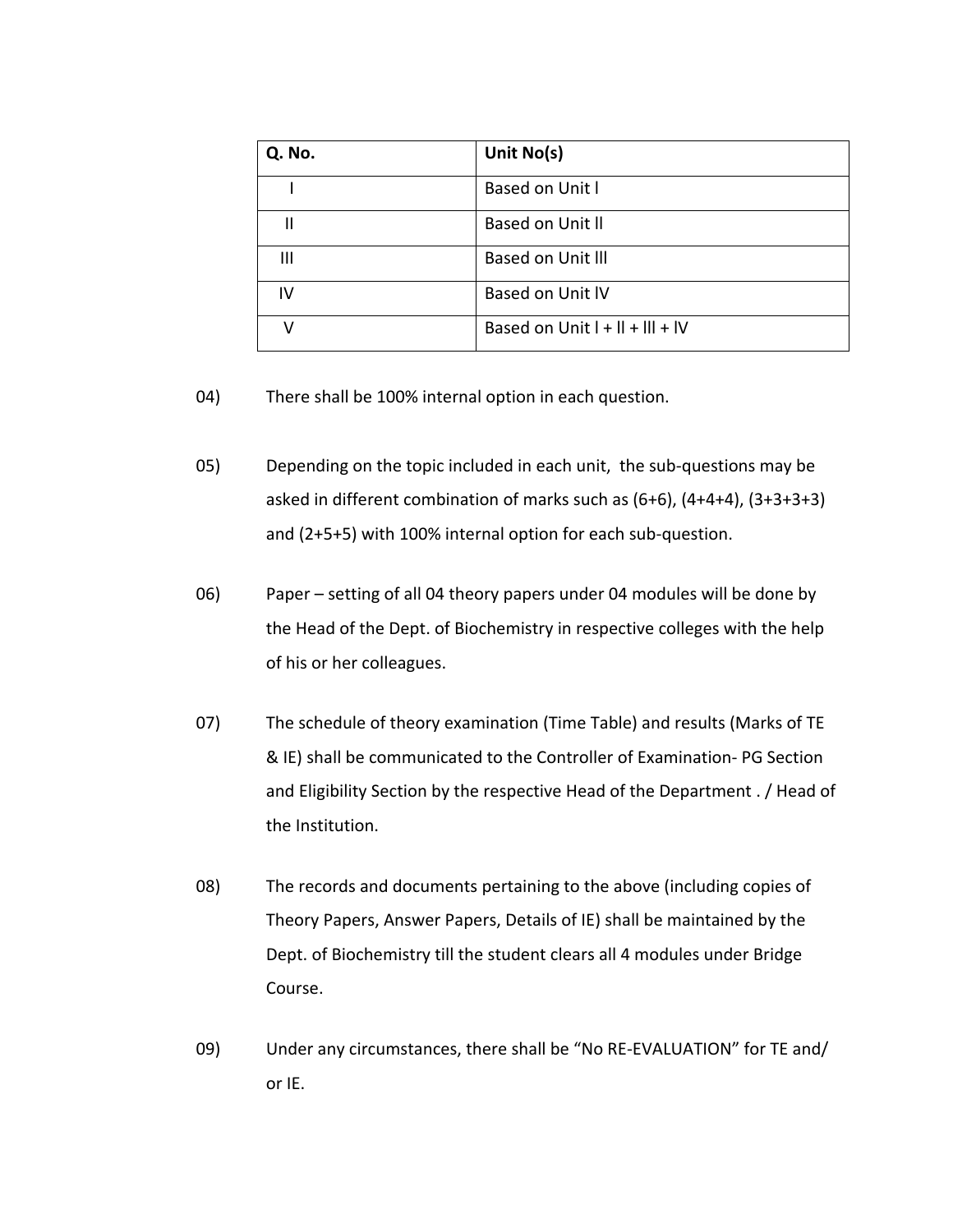010) There will be no class improvement applicable to bridge course in Biochemistry for TE and /or IE

### III) **Scheme For Internal Evaluation (IE)**

- 01) Internal Evaluation under each module shall carry 40 Marks.
- 02) TRhe Internal Evaluation shall rest with the concerned PG Teacher and/ or HOD.
- 03) Internal Evaluation can be any one of the following types:
	- a) 01 assignment of 40 Marks (Approx 20 Pages)
	- b) 02 assignment of 20 Marks each (Apprximately 10 pages each)
	- c) Presentation / participation in at least 02 seminars/ workshops/ conferences/ symposia in the given semester
	- d) Participation in" Industrial Visit (IV) or educational Tours (ET)" organized by the Department of Biochemistry and report of IV and ET in the given semester.

### **IV) Scheme for Practical Examination**

01) No practical examination shall be conducted for Bridge Course in Biochemistry as there are no practices prescribed herein.

### **V) Passing Standards**

- 01) For passing Bridge Course in Biochemistry the candidate must score:
	- a) Minimum 40% in each "Head Of Passing" i.e. 24 marks out of 60 in theory paper and 16 marks out of 40 in internal evaluation and
	- b) Minimum 50% aggregate in each module i.e. total of 50 marks in theory paper and internal evaluation taken together out of 100marks.
- 02) Only the "Grade" (from O to E) and CGPA will be awarded to the successful candidate as per the Credit Based Grading System.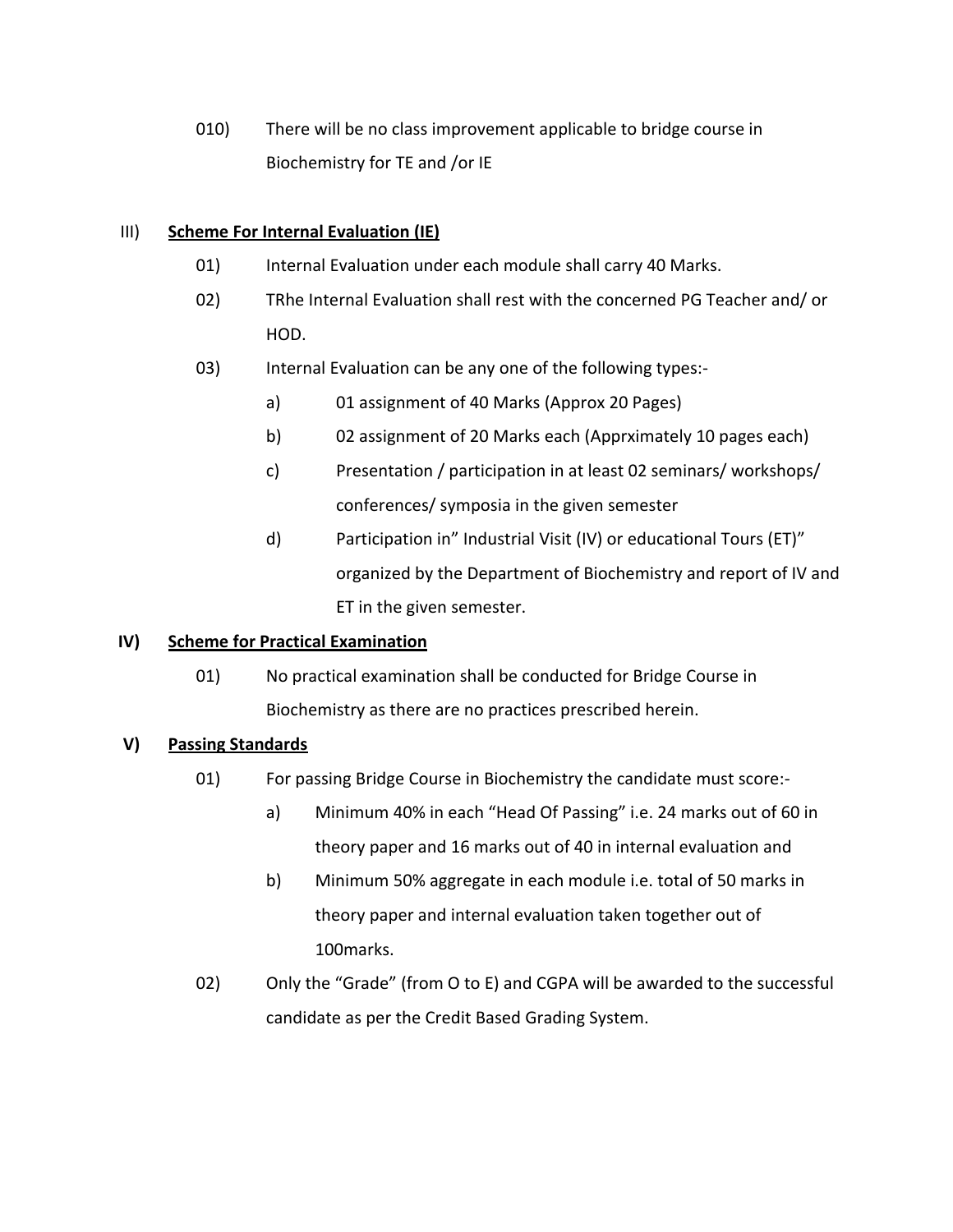- 03) If he/ she desires, the candidate may be permitted to carry forward of work scored by him or her in heads in which he / she has scored minimum passing marks and above.
- VI) **Fees:** As prescribed by University of Mumbai